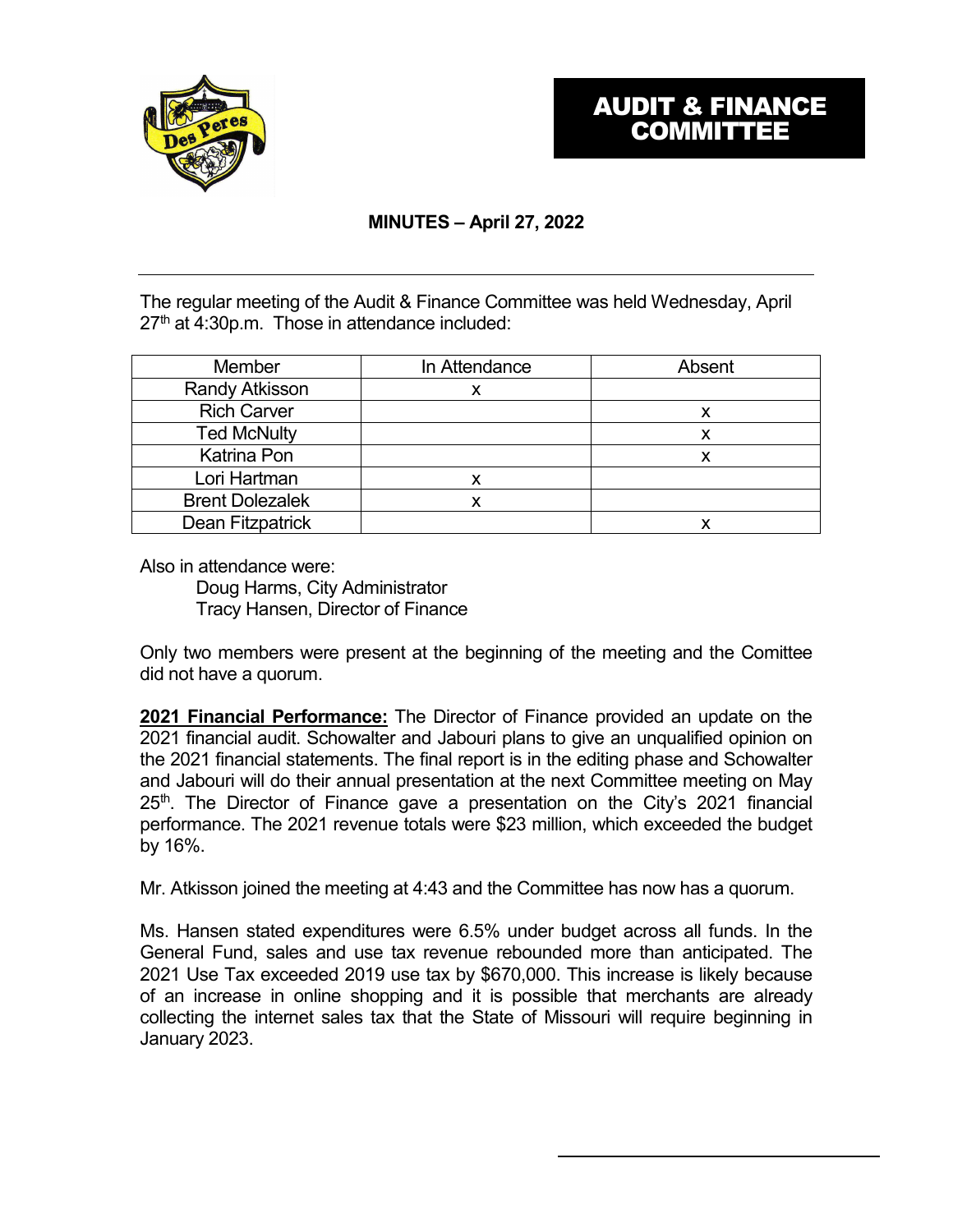In the Park Fund, memberships are down 30% from 2019. Sports revenue, specifically from the tennis and pickle ball courts, increased in 2021. Park Fund expenditures were 13% under budget.

Several large purchases were made from the Capital Fund in 2021 such as streets, sidewalks, Lodge siding replacement and fitness equipment.

The Director of Finance closed her presentation with a note about fiscal conservatism and how this has benefited the City in emergencies, such as the COVID-19 pandemic. Once Schowalter and Jabouri sends the final draft of the financial statements, it will be forwarded to Committee members for review.

**1st Quarter Financial Statements:** In the first quarter of 2021, the City had an increase in fund balance of \$745,577 across all funds. The General Fund had an expected decrease in fund balance because business license renewals are not due until July and transfers into the General Fund from the Public Safety and Fire Fund occur at the end of the year. Sales and Use Tax are up 26.87% compared to 2021. General Fund expenditures are 7.77% higher than this time last year. Most of that increase is related to personnel costs and benefits.

The Park Fund has a fund balance of \$3.6 million. \$1 million is restricted for capital expenditures, the remaining \$2.6 million is unrestricted and within the range of the City's Fund Balance Policy. The operational recovery rate for the Lodge is 71.54%. This measures the amount that the operational revenues cover the costs related to their continued operation.

The Capital Improvement Fund had a decrease in fund balance. Once the City receives the grant reimbursement of \$225,000 from the dry hydrogen units, the Capital Fund will have an increase in fund balance.

**April Sales Tax:** The Director of Finance provided the sales tax analysis as of April 2022 receipts (February 2022 sales tax at the register), Cash Year to Date Performance, Accrual Year to Date Performance, and 2022 Projections. April receipts were higher than 2021 by 2.79% over all of the sales tax categories. The Park Fund is a good indicator of the City's performance because this tax does not include sharing with other municipalities. The Park Fund is 7.24% higher than 2021, which is a good indicator that the recovery is continuing. Mr. Harms noted that a 5- 6% increase was expected due to inflation.

The cash YTD comparison (November-February activity) is 26.06% higher than 2021. This is a further indication that the recovery is ongoing.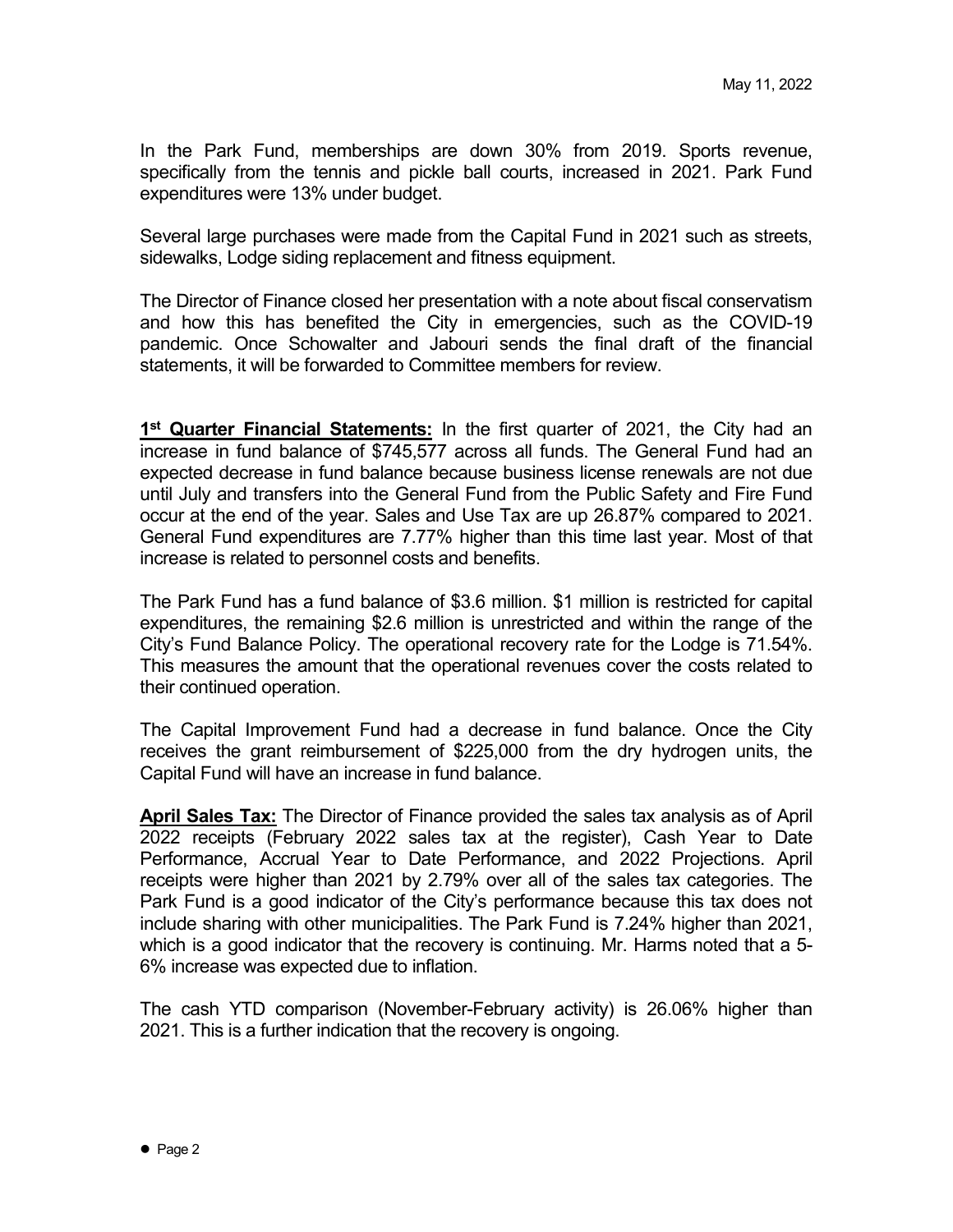Accrual YTD reflects two months (January – February) and shows receipts 6.90% higher than 2021.

The 2022 projected sales tax is 8.33% higher than budgeted. The 2022 Budget for Sales and Use Taxes are approximately 99% of the 2021 actuals in each category. The City expects to come in above budget for 2022. However, it is still very early in the year to rely heavily on this data.

Mr. Harms explained the St. Louis County sales tax sharing formula for the new Committee Members. The sharing calculation started in 1994. When it was put in place, it allowed the City to start collecting the .25% sales tax as well. After the most recent Census the per capita sharing decreased as Des Peres had a 10% increase in population.

**Update on Purchasing Code:** Mr. Harms plans to propose increasing the limits listed in the City's purchasing code. The original purchasing code was created in the 1970s and only recently updated in 2018. He is requesting that specialized items where there is only 1 or 2 vendors available be evaluated on a case by case basis and approved by the Board of Aldermen, rather than using a formal bid process. The request also includes requiring formal bids for purchases above \$15,000, 3 written quotes required for purchases from \$5,000-\$15,000, and 3 oral quotes required for purchases \$2,000-\$5,000. Mr. Dolezalek stated he was supportive of the change and asked if the City could build in an inflation increase to the policy. Mr. Harms stated that he didn't think the Board of Aldermen would want to automatically increase it, but the City plans to review the limits on an annual basis.

All three Committee members in attendance stated they are in favor of the Board of Aldermen approving the proposed updates on the City's Purchasing Code.

**Other items discussed:** Mr. Harms informed the Committee that the Board of Aldermen are revisiting the possibility of building renovations. They have contracted with architects to review the best use of City Hall and the Public Safety building. The Board will have the option of using fund balance, issuing Bonds, or a combination of the two if they chose to move forward with the project.

Mr. Atkisson asked if the air quality had been tested at the Lodge after the dry hydrogen peroxide units were installed. Mr. Harms stated the pre-test for air quality was already in a good range. The air quality in the post analysis had improved slightly. The biggest results were in the surface testing. The post analysis test for surfaces showed an 80% reduction of bacteria on surfaces in the fitness center. Trane will be issuing a national press release and referencing the data from the Lodge in May.

**Adjournment:** The committee adjourned at 5:44 pm.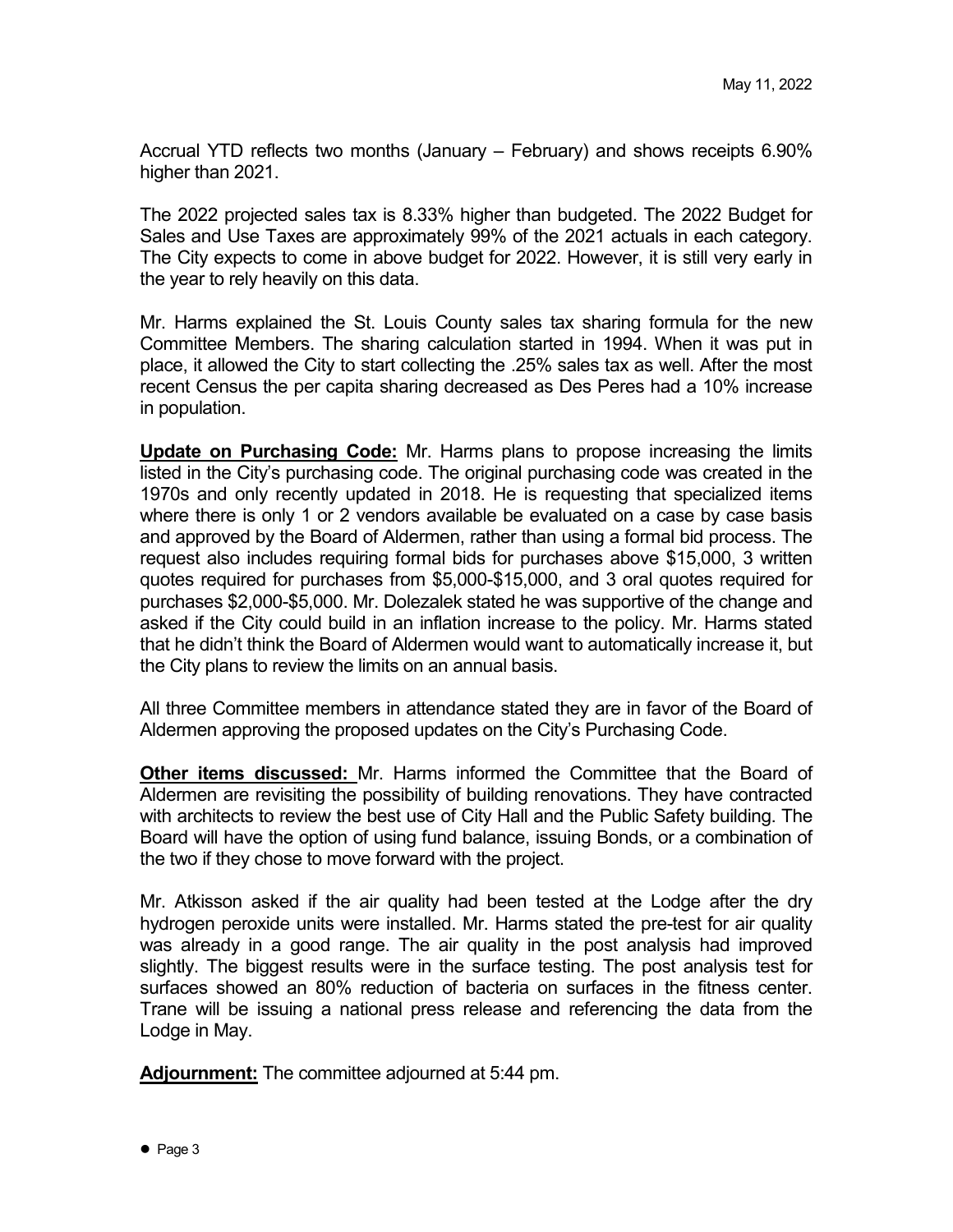**Next Meeting Date:** The next meeting will be held on Wednesday, May 25<sup>th</sup> at 4:30pm via Zoom.

Respectfully Submitted, Julie Lancaster Accounting Supervisor